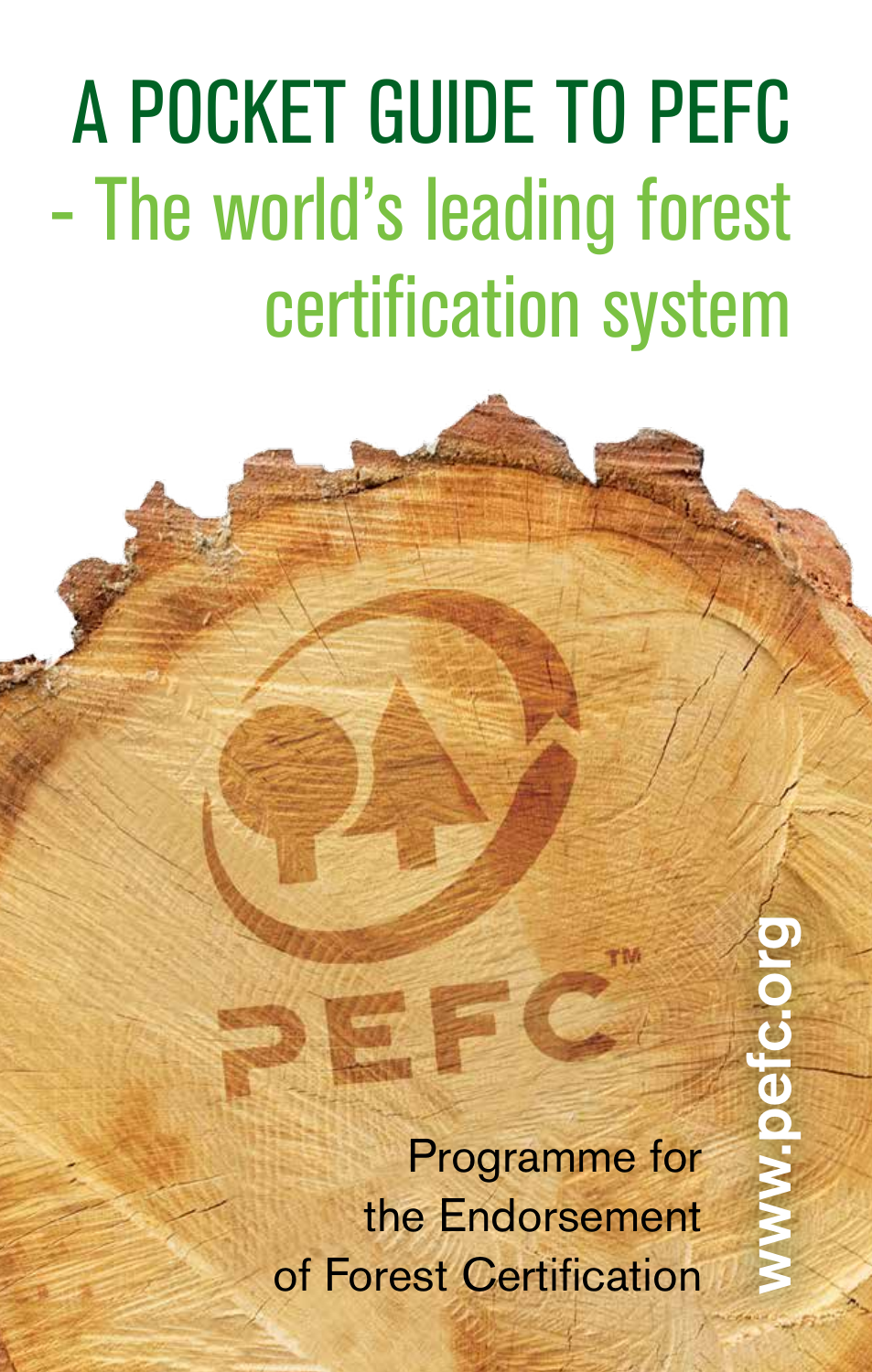## **PEFC** - the responsible choice

- • Maintenance and improvement of biodiversity
- Protection of ecologically valuable areas
- Prevention of deforestation
- • Prohibition of the most dangerous chemicals
- Prohibition of genetically modified organisms
- Prohibition of forest conversions
- • Protection of the rights and well-being of workers in the forest and supply chain
- • Promotion of local employment
- Consideration of the rights of indigenous people
- • Respect for land use rights
- • A voice for those who depend on forests for their livelihood.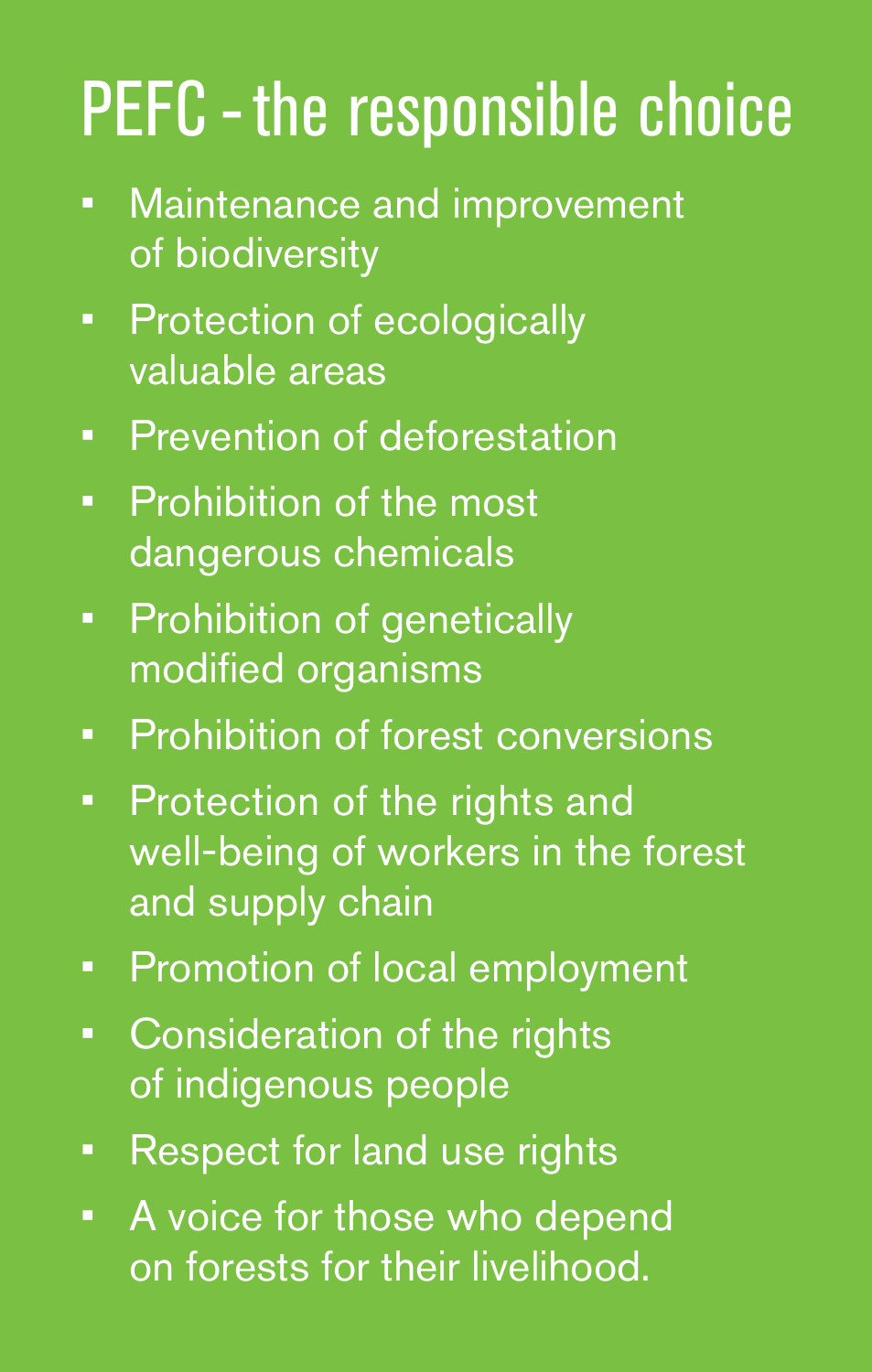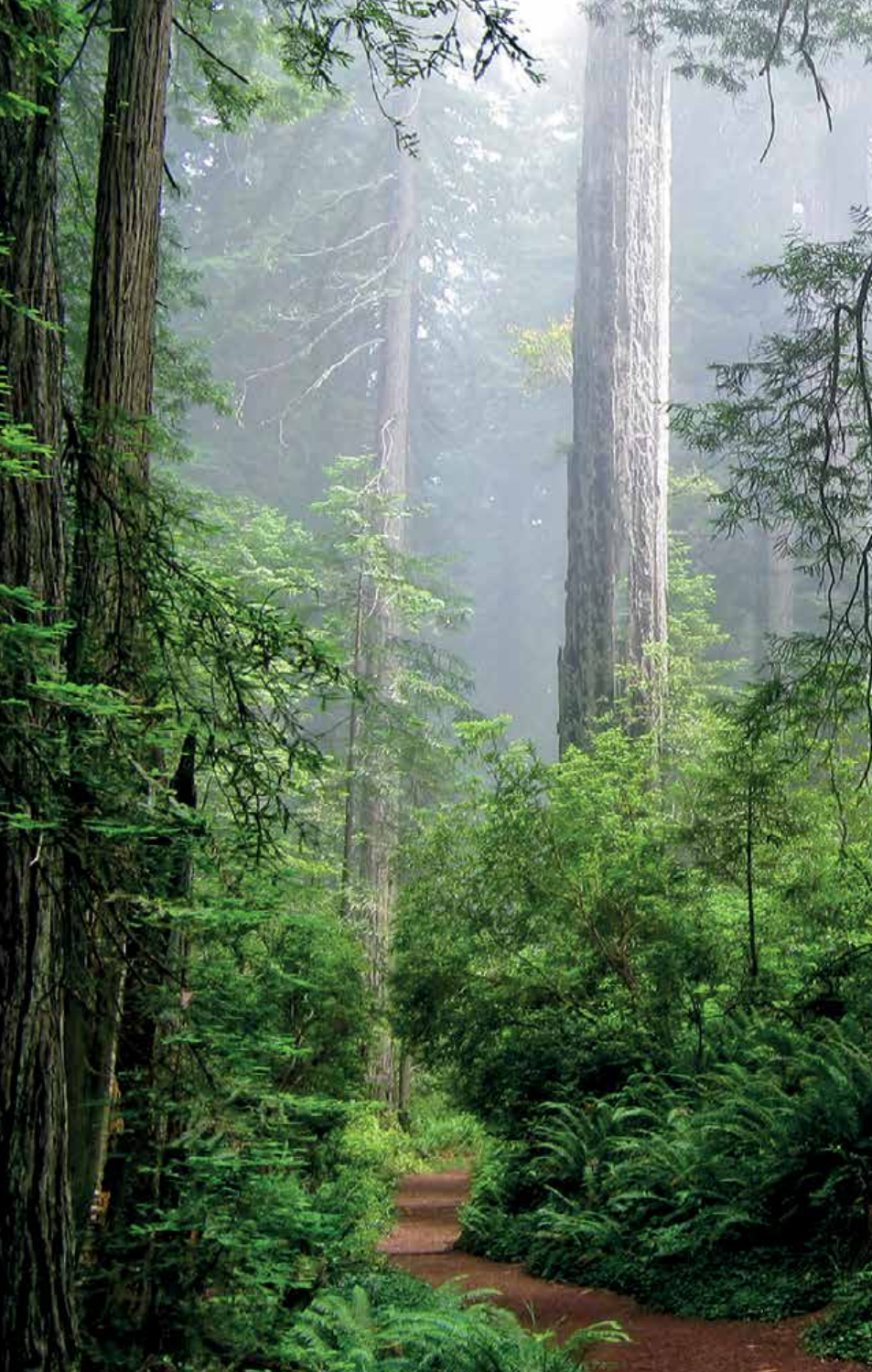## PEFC stands for sustainability

PEFC is an internationally preferred eco-label for sustainable forest management. Forest certification ensures that forests are managed according to environmental, social and economic criteria.

Consumers trust eco-labels such as PEFC's to help them identify products sold in responsibly-sourced packaging.

PEFC Chain of Custody certification for companies in the supply chain is a verified mechanism for tracking certified materials from the forest to the final product.



*The PEFC "green trees" logo assures end users and consumers that the product comes from a sustainably managed forest.*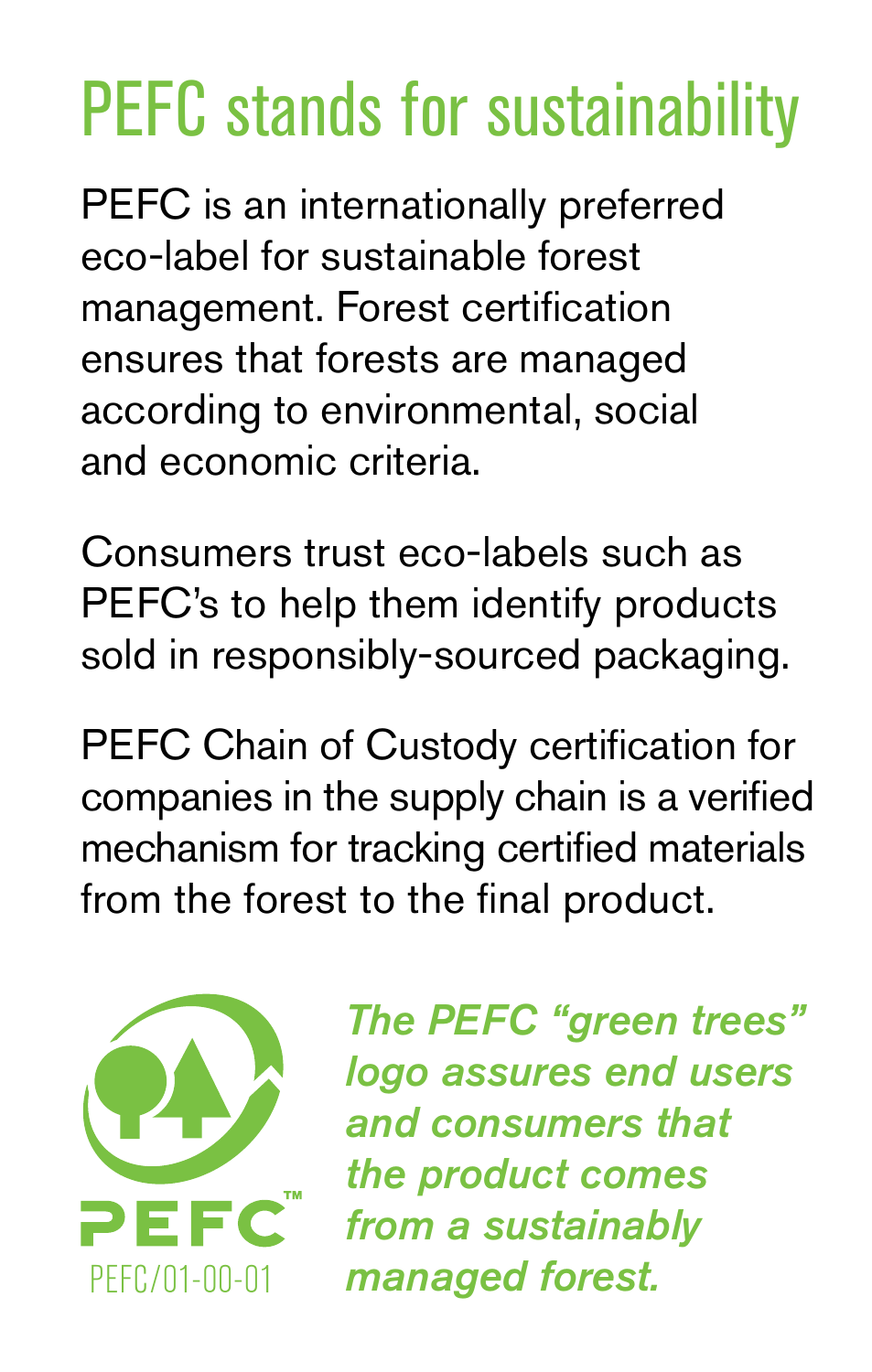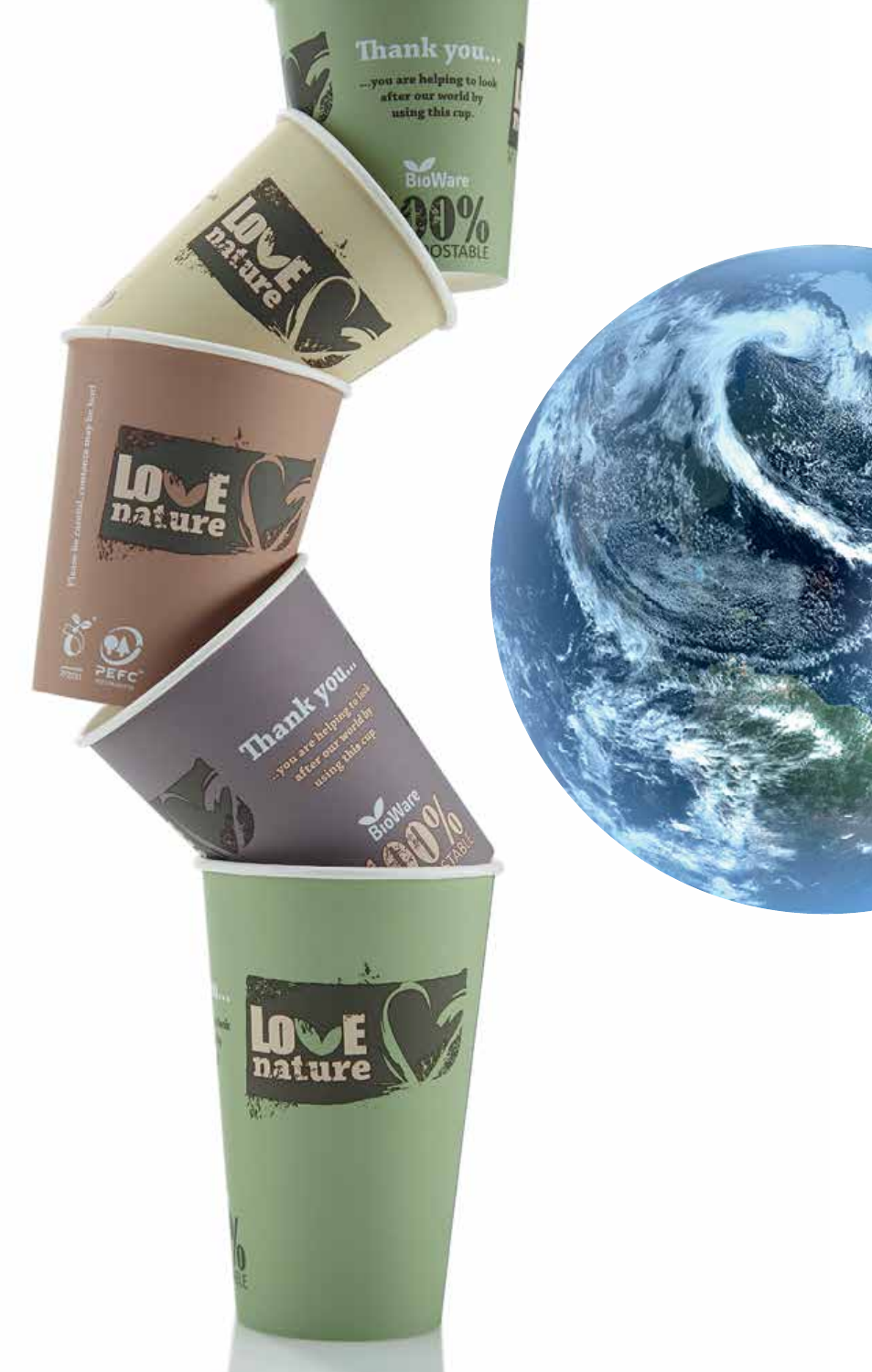## Why PEFC?

**Leading:** The majority of the world's certified forests are certified to PEFC's globally recognized Sustainability **Benchmarks** 

**Inclusive:** Stakeholders from all parts of society are involved in developing PEFC standards, incl. forest owners, NGOs, businesses, and governments.

**Accepted:** Public and private sector procurement policies across the globe specify PEFC.

**Preferred:** PEFC is the certification system of choice for small- and family forest owners.

**By choosing PEFC, you demonstrate your support for responsible forest management.**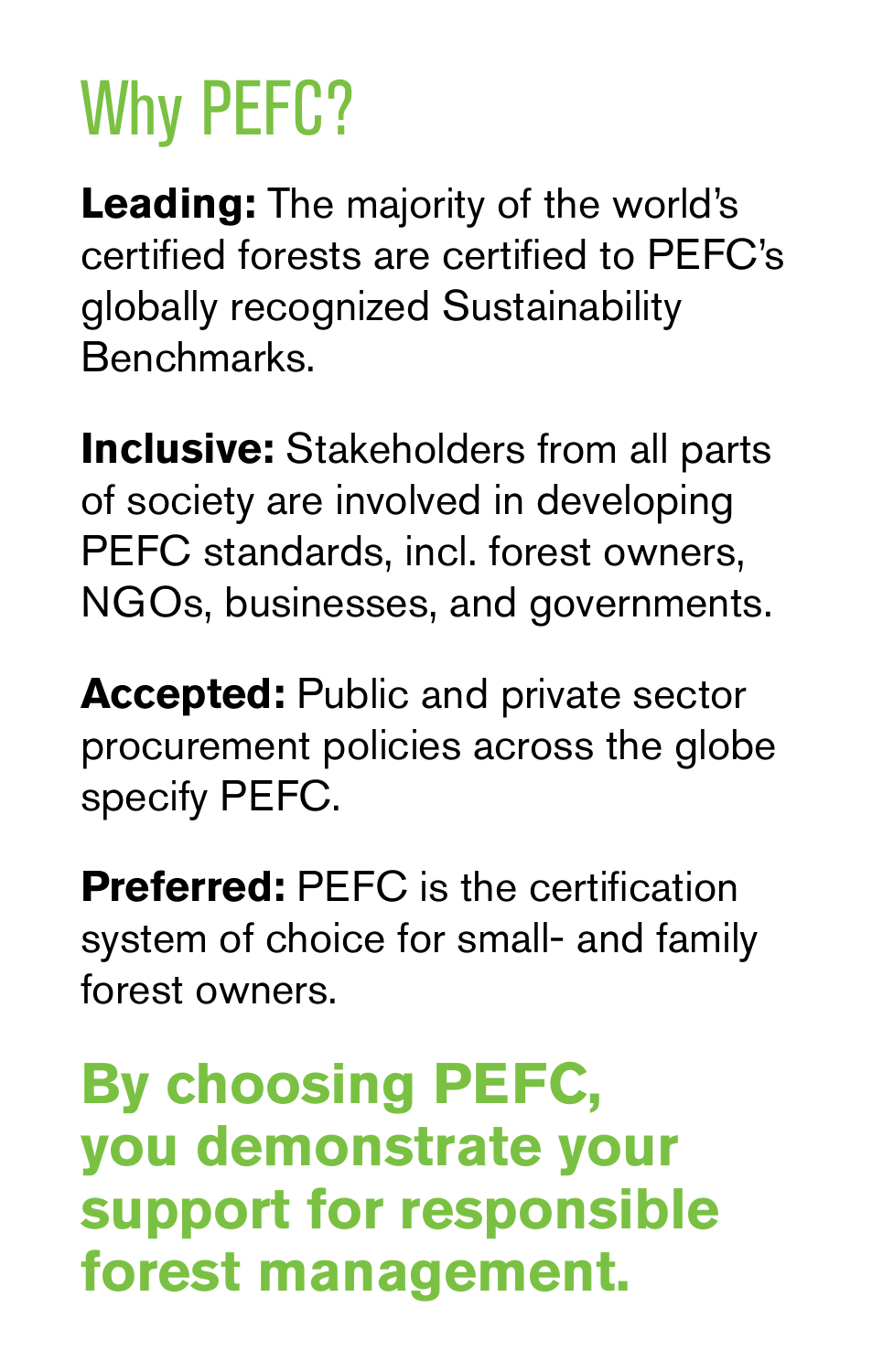